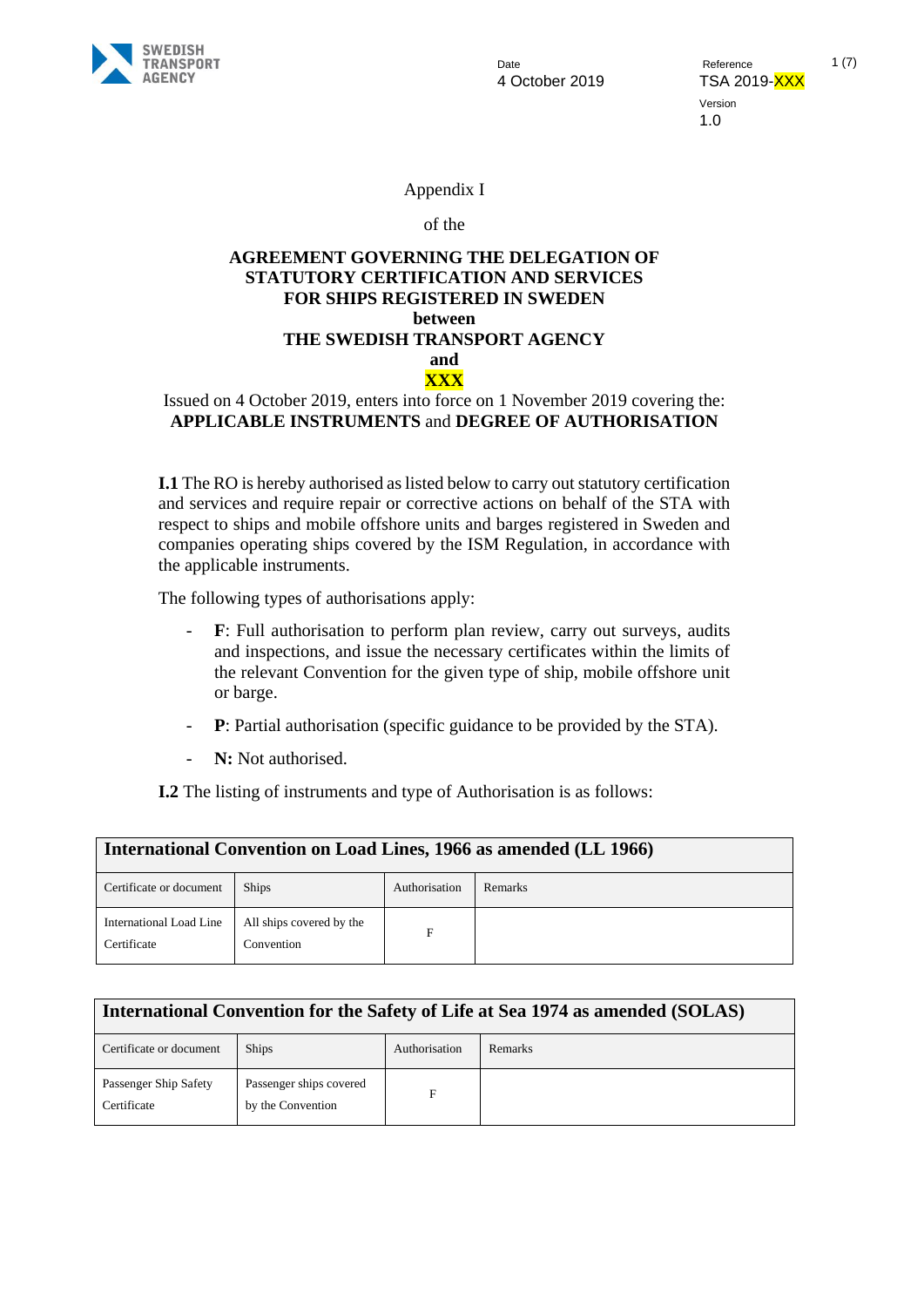

Date Pate Reference 2 (7)<br>4 October 2019 - TSA 2019-XXX Version 1.0

| Special Purpose Ship<br>Safety Certificate                                                           | All ships covered by the<br>SPS Code     | F            | It shall be issued in addition to ships ordinary SOLAS<br>certificates, and does not substitute any other certificates. |
|------------------------------------------------------------------------------------------------------|------------------------------------------|--------------|-------------------------------------------------------------------------------------------------------------------------|
| Cargo Ship Safety<br><b>Construction Certificate</b>                                                 | Cargo ships covered by<br>the Convention | ${\bf F}$    |                                                                                                                         |
| Cargo Ship Safety<br><b>Equipment Certificate</b>                                                    | Cargo ships covered by<br>the Convention | ${\bf F}$    |                                                                                                                         |
| Cargo Ship Safety Radio<br>Certificate                                                               | Cargo ships covered by<br>the Convention | ${\bf F}$    |                                                                                                                         |
| Polar Ship Certificate                                                                               | All ships covered by the<br>Polar Code   | ${\bf F}$    |                                                                                                                         |
| <b>International Certificate</b><br>of Fitness for the<br>Carriage of Dangerous<br>Chemicals in Bulk | Cargo ships covered by<br>the IBC Code   | F            |                                                                                                                         |
| Certificate of Fitness for<br>the Carriage of<br>Dangerous Chemicals in<br><b>Bulk</b>               | Cargo ships covered by<br>the BCH Code   | $\mathbf{F}$ |                                                                                                                         |
| <b>International Certificate</b><br>of Fitness for the<br>Carriage of Liquefied<br>Gases in Bulk     | Cargo ships covered by<br>the IGC Code   | $\mathbf F$  |                                                                                                                         |
| Certificate of Fitness for<br>the Carriage of Liquefied<br>Gases in Bulk                             | Cargo ships covered by<br>the GC Code    | F            |                                                                                                                         |
| Certificate of Fitness for<br>the Carriage of Liquefied<br>Gases in Bulk                             | Cargo ships covered by<br>the EGC Code   | F            |                                                                                                                         |
| Document of compliance<br>with the special<br>requirements for ships<br>carrying dangerous<br>goods  | All ships covered by the<br>Convention   | F            |                                                                                                                         |
| Cargo Securing Manual                                                                                | All ships covered by the<br>Convention   | ${\bf F}$    | To be approved by the RO, including revisions of the<br>manual.                                                         |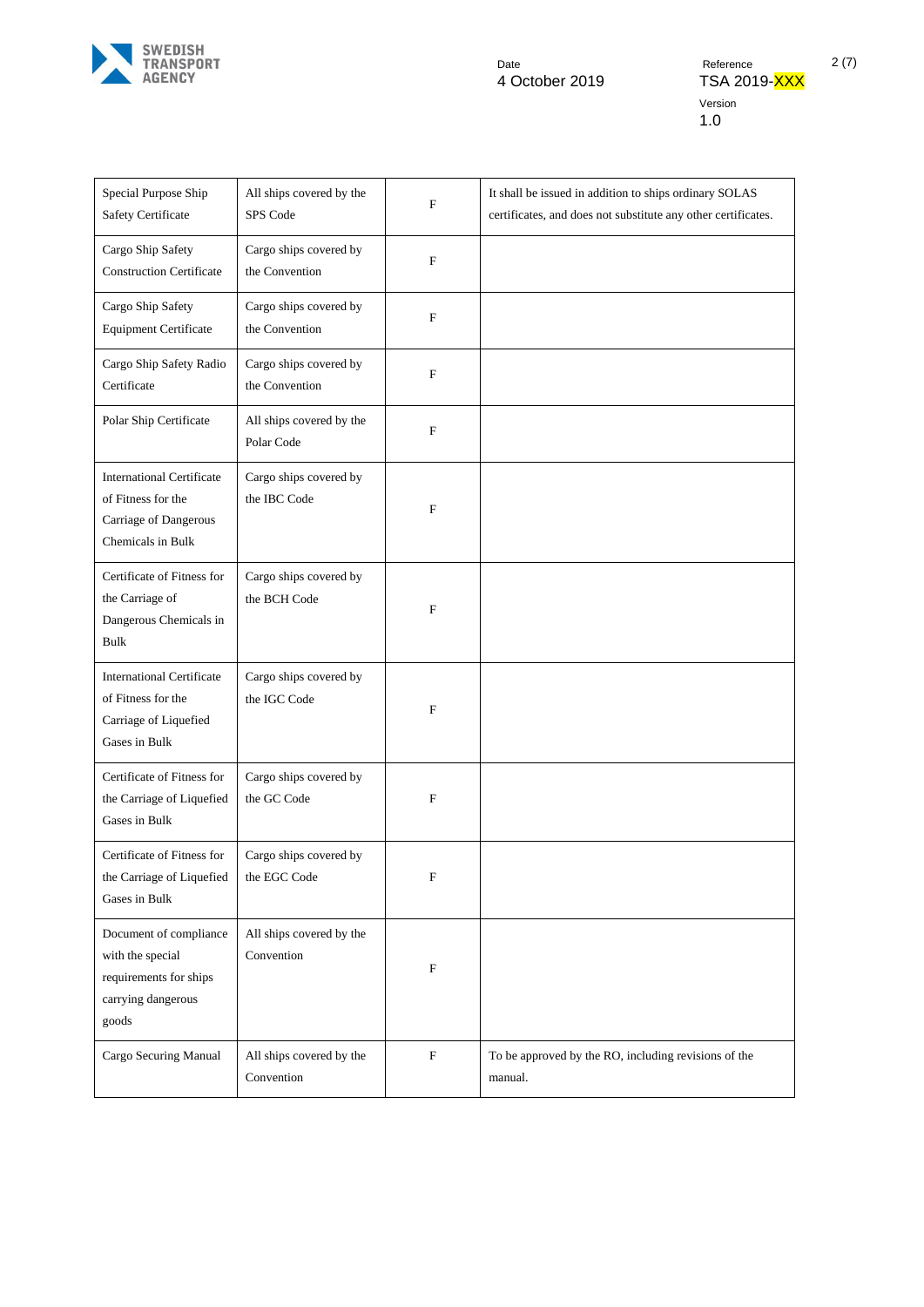

| Document of<br>Authorization for the<br>carriage of grain | All ships carrying grain in<br>bulk covered by the<br>International Grain Code | F |  |
|-----------------------------------------------------------|--------------------------------------------------------------------------------|---|--|
| <b>Bulk Carrier Booklet</b>                               | All Bulk carriers covered<br>by the BLU Code                                   | F |  |
| <b>Statement of Compliance</b><br>with IMSBC Code         | Cargo ships covered by<br>the IMSBC Code                                       | F |  |

# **International Convention for the prevention of Pollution from Ships 1973/78 as amended (MARPOL)**

| Certificate or document                                                                                                                 | Ships                                  | Authorisation | Remarks                  |  |
|-----------------------------------------------------------------------------------------------------------------------------------------|----------------------------------------|---------------|--------------------------|--|
| <b>Annex I</b>                                                                                                                          |                                        |               |                          |  |
| <b>International Oil</b><br><b>Pollution Prevention</b><br>Certificate                                                                  | All ships covered by the<br>Convention | $\mathbf F$   |                          |  |
| <b>Annex II</b>                                                                                                                         |                                        |               |                          |  |
| <b>International Pollution</b><br><b>Prevention Certificate</b><br>for the Carriage of<br>Noxious Liquid<br>Substances in Bulk<br>(NLS) | All ships covered by the<br>Convention | F             |                          |  |
| <b>Annex IV</b>                                                                                                                         |                                        |               |                          |  |
| <b>International Sewage</b><br>Pollution Prevention<br>Certificate (ISPP)                                                               | All ships covered by the<br>Convention | F             |                          |  |
| <b>Annex V</b>                                                                                                                          |                                        |               |                          |  |
| Prevention of pollution<br>by garbage from ships                                                                                        | All ships covered by the<br>Convention |               | No certificate required. |  |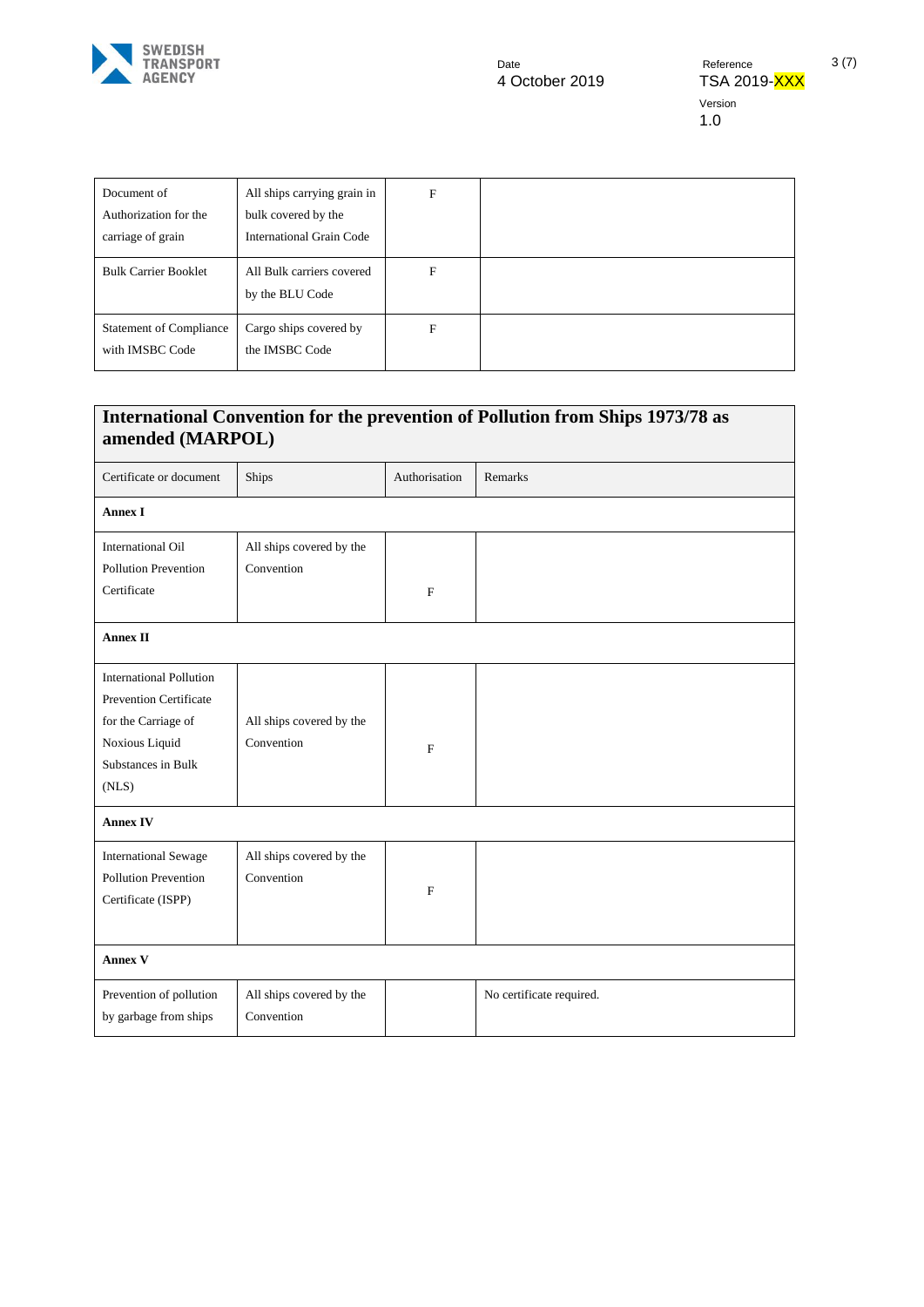

Version 1.0

| <b>Annex VI</b>                                                                |                                        |              |                                                      |
|--------------------------------------------------------------------------------|----------------------------------------|--------------|------------------------------------------------------|
| <b>International Air</b><br><b>Pollution Prevention</b><br>Certificate (IAPP)  | All ships covered by the<br>Convention | $\mathbf{F}$ |                                                      |
| Engine International Air<br><b>Pollution Prevention</b><br>Certificate (EIAPP) | All ships covered by the<br>Convention | $\mathbf{F}$ |                                                      |
| <b>International Energy</b><br><b>Efficiency Certificate</b><br>(IEEC)         | All ships covered by the<br>Convention | $\mathbf{F}$ |                                                      |
| IMO Fuel Oil Data<br>Collection System -<br>Confirmation of<br>Compliance      | All ships covered by the<br>Convention | $\mathbf F$  |                                                      |
| <b>IMO Fuel Oil Collection</b><br>System - Statement of<br>Compliance          | All ships covered by the<br>Convention | $\mathbf{F}$ | Reporting to the IMO is to be carried out by the RO. |

## **International Convention on the Control of Harmful Anti-Fouling Systems on Ships 2001 (AFS 2001)**

| Certificate or document                                     | <b>Ships</b>                           | Authorisation | Remarks |
|-------------------------------------------------------------|----------------------------------------|---------------|---------|
| International Anti-<br>fouling System<br>Certificate (AFSC) | All ships covered by the<br>Convention | F             |         |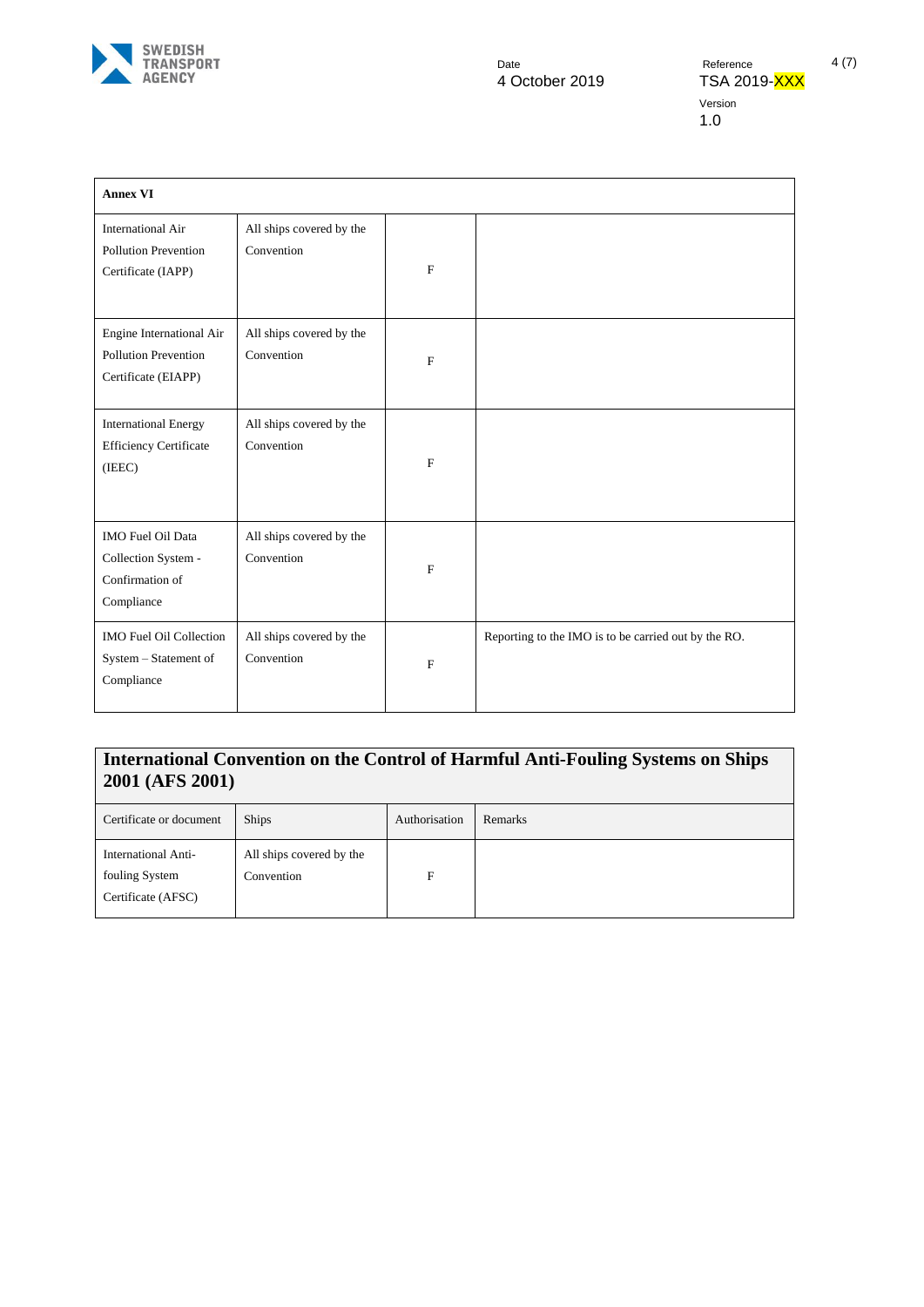

Version 1.0

## **Regulation (EC) No 336/2006 of the European Parliament and of the Council of 15 February 2006 on the implementation of the International Safety Management Code (ISM)**

| Certificate or document                | <b>Ships</b>                                                             | Authorisation | Remarks |
|----------------------------------------|--------------------------------------------------------------------------|---------------|---------|
| Document of Compliance<br>(DOC)        | All companies operating<br>ships covered by the<br><b>ISM</b> Regulation | F             |         |
| Safety Management<br>Certificate (SMC) | All ships covered by the<br><b>ISM</b> Regulation                        | F             |         |

## **Regulation (EC) No 725/2004 of the European Parliament and of the council of 1 March 2004 on enhancing ship and port facility security, International Ship and Port Facility Security Code (ISPS)**

| Certificate or document                                   | <b>Ships</b>                                 | Authorisation | Remarks                                                                                                                                                    |
|-----------------------------------------------------------|----------------------------------------------|---------------|------------------------------------------------------------------------------------------------------------------------------------------------------------|
| Interim International Ship<br><b>Security Certificate</b> | All ships covered by the<br><b>ISPS</b> Code | N             | The Interim International Ship Security Certificate may only<br>be issued by the STA. The STA, however, bases its issuance<br>on a statement from the RSO. |
| <b>International Ship Security</b><br>Certificate (ISSC)  | All ships covered by the<br><b>ISPS Code</b> | F             |                                                                                                                                                            |
| Review and approval of<br>Ship Security Plan              | All ships covered by the<br><b>ISPS Code</b> | $\mathbf{F}$  | The RSO is not to have taken part in the ship security<br>assessment or in the preparation of the ship security plan.                                      |

| <b>Maritime Labour Convention (MLC)</b>                        |                                        |               |                                     |
|----------------------------------------------------------------|----------------------------------------|---------------|-------------------------------------|
| Certificate or document                                        | <b>Ships</b>                           | Authorisation | Remarks                             |
| Maritime Labour<br>Certificate                                 | All ships covered by the<br>Convention | F             |                                     |
| Declaration of maritime<br>labour compliance<br>(DMLC), part I | All ships covered by the<br>Convention | N             | Only the STA may issue DMLC part I. |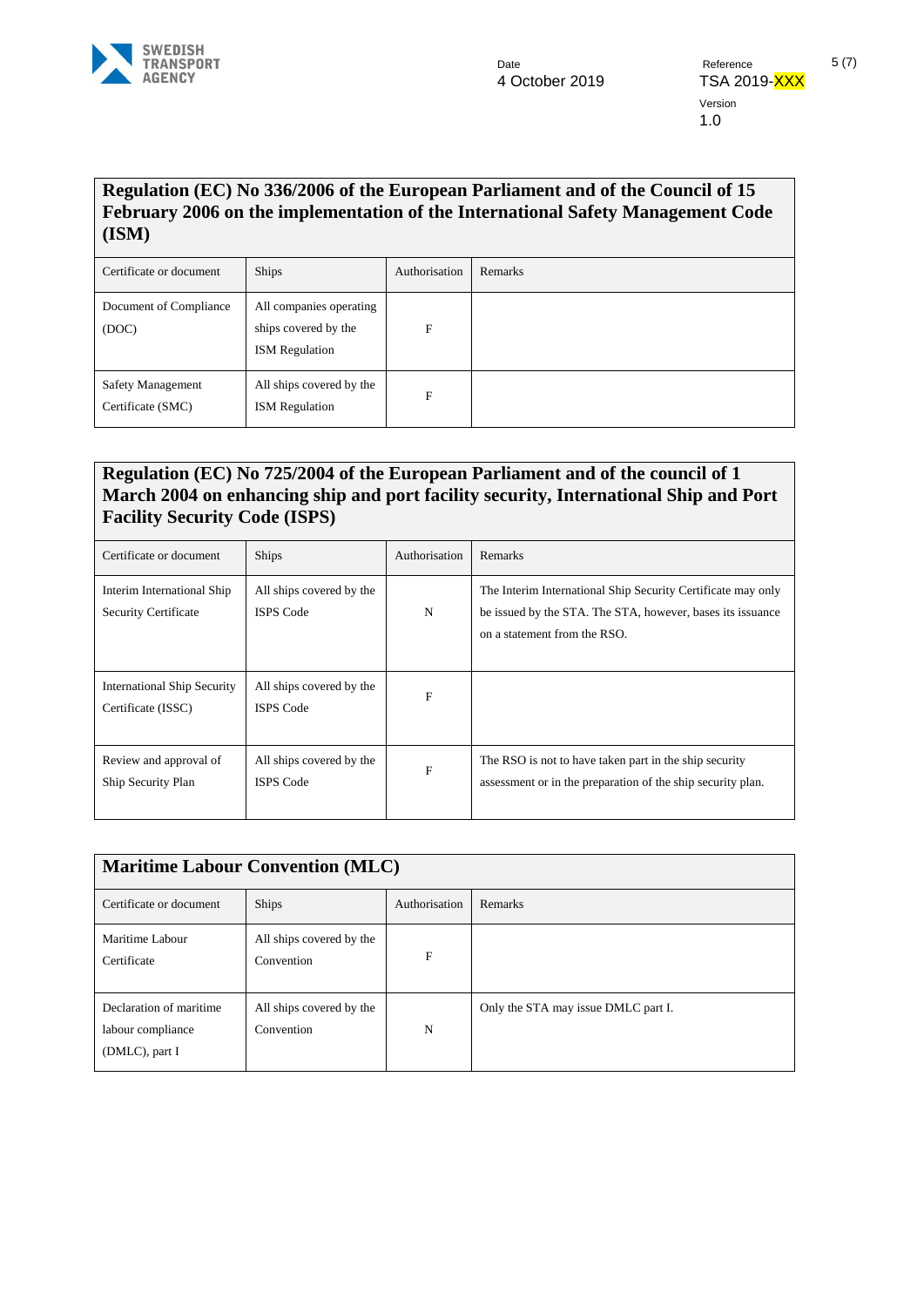

Version 1.0

| Declaration of maritime<br>labour compliance<br>(DMLC), part II | All ships covered by the<br>Convention | F | The DMLC part II shall be drawn up by the ship owner and it<br>shall be endorsed against Part I, following a successful<br>onboard inspection to confirm compliance, by the relevant<br>RO prior to issuance of the Maritime Labour Certificate to<br>the ship owner/operator. |
|-----------------------------------------------------------------|----------------------------------------|---|--------------------------------------------------------------------------------------------------------------------------------------------------------------------------------------------------------------------------------------------------------------------------------|
|                                                                 |                                        |   |                                                                                                                                                                                                                                                                                |

### **International Convention for the Control and Management of Ships' Ballast Water and Sediment, 2004 (BWM)**

| Certificate or document                                                 | <b>Ships</b>                                          | Authorisation | Remarks                                                                                                                                                                                                                                                                                                                                                               |
|-------------------------------------------------------------------------|-------------------------------------------------------|---------------|-----------------------------------------------------------------------------------------------------------------------------------------------------------------------------------------------------------------------------------------------------------------------------------------------------------------------------------------------------------------------|
| <b>International Ballast</b><br>Water Management<br>Certificate (IBWMC) | All ships covered by the<br>Convention, $\geq 400$ gt | F             |                                                                                                                                                                                                                                                                                                                                                                       |
| <b>Ballast</b> water<br>management plan<br>(BWMP)                       | All ships covered by the<br>Convention                | P             | The RO provides a pre-approval of the plan and sends it to<br>the STA, which then gives an explicit approval of the plan.<br>The RO shall inform the ship owner of the STA:s decision<br>and may affix a proof of approval of the plan.<br>$\text{Ships} < 400$ gt are not required to be certified but are subject<br>to an initial survey according to reg. E-1.1.1 |

| <b>International Code of Safety for High-Speed Craft (HSC)</b> |                                                                    |               |                |
|----------------------------------------------------------------|--------------------------------------------------------------------|---------------|----------------|
| Certificate or document                                        | <b>Ships</b>                                                       | Authorisation | <b>Remarks</b> |
| <b>High-Speed Craft Safety</b><br>Certificate                  | All crafts covered by the<br>1994 HSC Code or the<br>2000 HSC Code | F             |                |

| Code for the Construction and Equipment of Mobile Offshore Drilling Units (MODU) |                                        |               |         |
|----------------------------------------------------------------------------------|----------------------------------------|---------------|---------|
| Certificate or document                                                          | <b>Ships</b>                           | Authorisation | Remarks |
| Mobile Offshore Drilling<br>Unit Safety Certificate                              | MODUs covered by the<br>2009 MODU Code | F             |         |